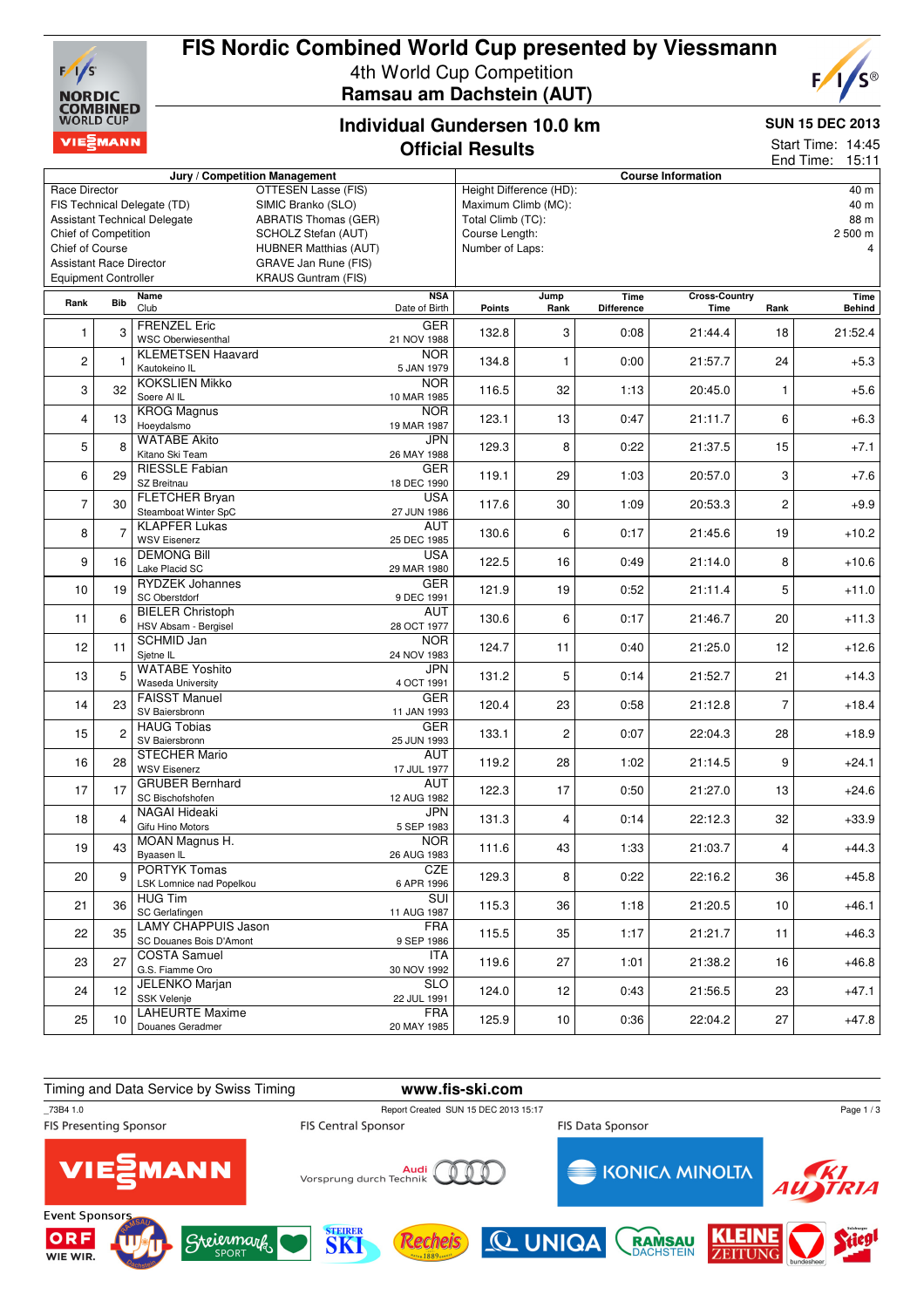

# **FIS Nordic Combined World Cup presented by Viessmann** 4th World Cup Competition **Ramsau am Dachstein (AUT)**

## **Individual Gundersen 10.0 km Official Results**



 $F/I$ 

C®

|                      | <b>VIEZMANN</b><br><b>Official Results</b> |                                                                         |                             |               |                                  |                           |                              | Start Time: 14:45<br>End Time: 15:11 |                |
|----------------------|--------------------------------------------|-------------------------------------------------------------------------|-----------------------------|---------------|----------------------------------|---------------------------|------------------------------|--------------------------------------|----------------|
| Rank                 | <b>Bib</b>                                 | <b>Name</b><br>Club                                                     | <b>NSA</b><br>Date of Birth | <b>Points</b> | Jump<br>Rank                     | Time<br><b>Difference</b> | <b>Cross-Country</b><br>Time | Rank                                 | Time<br>Behind |
| 26                   | 22                                         | <b>HEROLA IIkka</b><br>Puijon Hiihtoseura                               | FIN<br>22 JUN 1995          | 120.6         | 22                               | 0:57                      | 21:43.5                      | 17                                   | $+48.1$        |
| 27                   | 24                                         | <b>REHRL Franz-Josef</b><br><b>WSV Ramsau</b>                           | AUT<br>15 MAR 1993          | 120.1         | 24                               | 0:59                      | 21:54.9                      | 22                                   | $+1:01.5$      |
| 28                   | 18                                         | <b>KAMMERLANDER Tobias</b><br>SC St. Johann                             | <b>AUT</b><br>25 MAR 1986   | 122.0         | 18                               | 0:51                      | 22:07.0                      | 30                                   | $+1:05.6$      |
| 29                   | 15                                         | <b>RYYNAENEN Janne</b><br>Ounasvaaran Hiihtoseura                       | <b>FIN</b><br>1 JAN 1988    | 122.7         | 15                               | 0:48                      | 22:15.3                      | 34                                   | $+1:10.9$      |
| 30                   | 20                                         | <b>KATO Taihei</b><br>Sapporo NSC                                       | JPN<br>30 JUL 1984          | 121.8         | 20                               | 0:52                      | 22:15.6                      | 35                                   | $+1:15.2$      |
| 31                   | 34                                         | <b>SCHNEIDER Sepp</b><br>SC Egg                                         | <b>AUT</b><br>3 JUN 1991    | 115.8         | 34                               | 1:16                      | 21:58.5                      | 25                                   | $+1:22.1$      |
| 32                   | 25                                         | <b>DENIFL Wilhelm</b><br>SV Innsbruck - Bergisel                        | <b>AUT</b><br>10 NOV 1980   | 119.8         | 25                               | 1:00                      | 22:15.2                      | 33                                   | $+1:22.8$      |
| 33                   | 40                                         | LODWICK Todd<br>Steamboat Winter SpC                                    | <b>USA</b><br>21 NOV 1976   | 114.5         | 40                               | 1:21                      | 21:59.8                      | 26                                   | $+1:28.4$      |
| 34                   | 38                                         | <b>POMMER David</b><br>SV Innsbruck- Bergisel<br><b>DVORAK Miroslav</b> | AUT<br>8 MAR 1993<br>CZE    | 114.9         | 38                               | 1:20                      | 22:06.7                      | 29                                   | $+1:34.3$      |
| 35                   | 31                                         | <b>ASS Dukla Liberec</b><br><b>GRAABAK Joergen</b>                      | 3 MAR 1987<br><b>NOR</b>    | 117.1         | 31                               | 1:11                      | 22:17.1                      | 37                                   | $+1:35.7$      |
| 36                   | 49                                         | Byaasen IL<br><b>BRAUD Francois</b>                                     | 24 APR 1991<br><b>FRA</b>   | 100.7         | 49                               | 2:16                      | 21:31.0                      | 14                                   | $** + 1:54.6$  |
| 37                   | 33                                         | <b>SC Chamonix</b><br><b>SEIDL Mario</b>                                | 27 JUL 1986<br>AUT          | 116.2         | 33                               | 1:14                      | 22:38.3                      | 41                                   | $+1:59.9$      |
| 38                   | 39                                         | TSU St. Veit<br><b>LEINONEN Mikke</b>                                   | 8 DEC 1992<br><b>FIN</b>    | 114.8         | 39                               | 1:20                      | 22:34.1                      | 40                                   | $+2:01.7$      |
| 39                   | 46                                         | Lahden Hiihtoseura<br><b>HANNON Theo</b>                                | 14 JAN 1992<br><b>FRA</b>   | 110.6         | 46                               | 1:37                      | 22:18.9                      | 38                                   | $+2:03.5$      |
| 40                   | 42                                         | Bois d Amont<br><b>VODSEDALEK Ales</b>                                  | 4 JUN 1993<br><b>CZE</b>    | 113.1         | 42                               | 1:27                      | 22:32.0                      | 39                                   | $+2:06.6$      |
| 41                   | 37                                         | ASS Dukla Liberec<br><b>TIIRMAA Karl-August</b>                         | 5 MAR 1985<br><b>EST</b>    | 115.1         | 37                               | 1:19                      | 22:50.9                      | 42                                   | $+2:17.5$      |
| 42                   | 14                                         | Sportclub Otepää<br>PICHLMAYER Marco                                    | 7 JUL 1989<br>AUT           | 122.8         | 14                               | 0:48                      | 23:37.6                      | 45                                   | $+2:33.2$      |
| 43                   | 50                                         | <b>WSC Bad Mitterndorf</b><br><b>CHURAVY Pavel</b>                      | 27 JUL 1987<br><b>CZE</b>   | 99.3          | 50                               | 2:22                      | 22:10.1                      | 31                                   | $** + 2:39.7$  |
| 44                   | 44                                         | <b>ASS Dukla Liberec</b><br>PANIN Ivan                                  | 22 APR 1977<br><b>RUS</b>   | 111.4         | 44                               | 1:34                      | 23:22.6                      | 43                                   | $+3:04.2$      |
| 45                   | 45                                         | Ssor Leninogorsk<br>YAMAMOTO Shun                                       | 22 JUL 1987<br>JPN          | 111.3         | 45                               | 1:34                      | 23:23.7                      | 44                                   | $+3:05.3$      |
| 46                   | 48                                         | Goldwin Ski Club<br><b>GASIENICA Andrzei</b>                            | 1 JUL 1988<br><b>POL</b>    | 107.2         | 48                               | 1:50                      | 23:49.5                      | 46                                   | $** +3:47.1$   |
| 47                   | 41                                         | TS Wisla Zakopane                                                       | 4 NOV 1993                  | 113.9         | 41                               | 1:24                      | 24:39.6                      | 47                                   | $+4:11.2$      |
| <b>Disqualified</b>  |                                            | 47 KAMMERLANDER Carlos                                                  | <b>AUT</b>                  |               | ICR 525.2.12 - to early at start |                           |                              |                                      |                |
| <b>Did Not Start</b> |                                            | 21 ILVES Kristian                                                       | <b>EST</b>                  | 121.4         | 21                               | 0:54                      |                              |                                      |                |
|                      |                                            | 26 EDELMANN Tino                                                        | GER                         | 119.7         | 26                               | 1:00                      |                              |                                      |                |